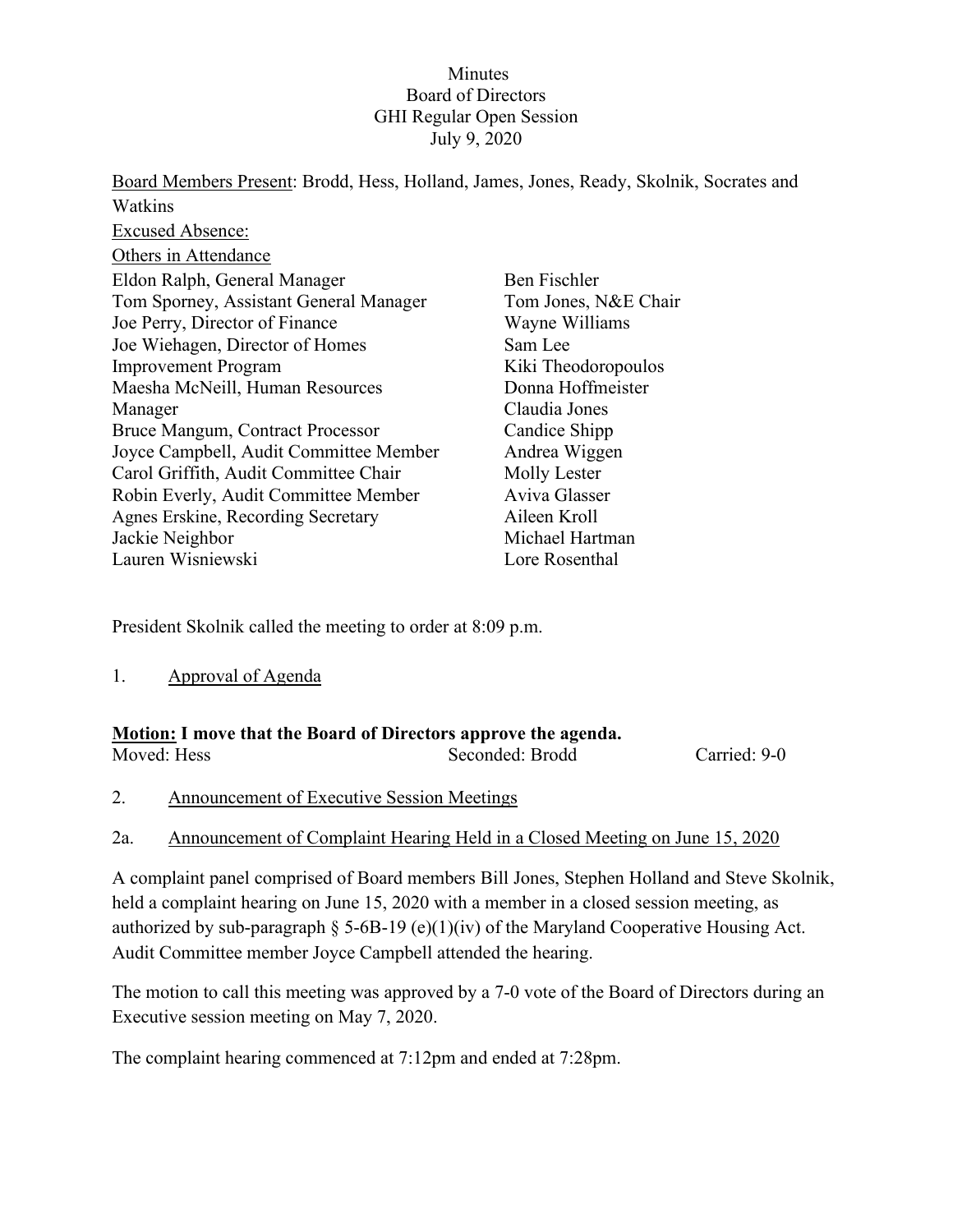## 2b. Announcement of an Executive Session Meeting held on July 9, 2020

GHI's Board of Directors held an Executive Session this evening via videoconference, with Board members Stefan Brodd, Chuck Hess, Stephen Holland, Ed James, Bill Jones, Sue Ready, Steve Skolnik, Anna Socrates, Tami Watkins and Audit Committee members Joyce Campbell, Robin Everly, and Carol Griffith participating from remote locations.

The following motion to call this meeting was made during a prior open meeting earlier this evening and approved by Board members Stefan Brodd, Chuck Hess, Stephen Holland, Ed James, Bill Jones, Sue Ready, Steve Skolnik and Anna Socrates.

**Motion: I move that the Board of Directors hold an Executive Session meeting after this Open Session Meeting is adjourned, to discuss the following agenda items, as authorized by the pertinent sub-paragraphs of the Maryland Cooperative Housing Act § 5-6B-19 (e)(1).** 

| Agenda item                                                                                                                                                                                                             | Sub-paragraph of    |
|-------------------------------------------------------------------------------------------------------------------------------------------------------------------------------------------------------------------------|---------------------|
|                                                                                                                                                                                                                         | $\S$ 5-6B-19 (e)(1) |
| Approve Minutes of Executive Session Meeting Held on June 4, 2020<br>a.                                                                                                                                                 | (vii)               |
| <b>Member Financial Matters</b><br>$h_{\cdot}$                                                                                                                                                                          | (viii)              |
| Consider Approval of the Following Contracts:<br>c.<br>• Contract for Replacement of the HVAC System for the<br>Administration Building - $2nd$ reading<br>• Contract for Pre-Sale Repairs to a GHI Unit $-1st$ reading | $(v_i)$             |
| d. Member Complaint Matters                                                                                                                                                                                             | (iv)                |
| e. Personnel Matter                                                                                                                                                                                                     | (i)                 |

The Board approved the following contract during the meeting:

• A contract to replace the Administration Building's HVAC system, including the baseboard heaters, for the contractor's bid price of \$187,910, plus 10% for contingencies, for a total cost not to exceed \$206,701.

The meeting began at 7:03 p.m. and adjourned at 7:46 p.m.

- 3. Visitors and Members (Comment Period)
	- Tom Jones announced that the N&E Committee is evaluating whether it is possible to hold elections of members of the Board , Audit Committee, and N&E Committee without an annual membership meeting, due to COVID-19.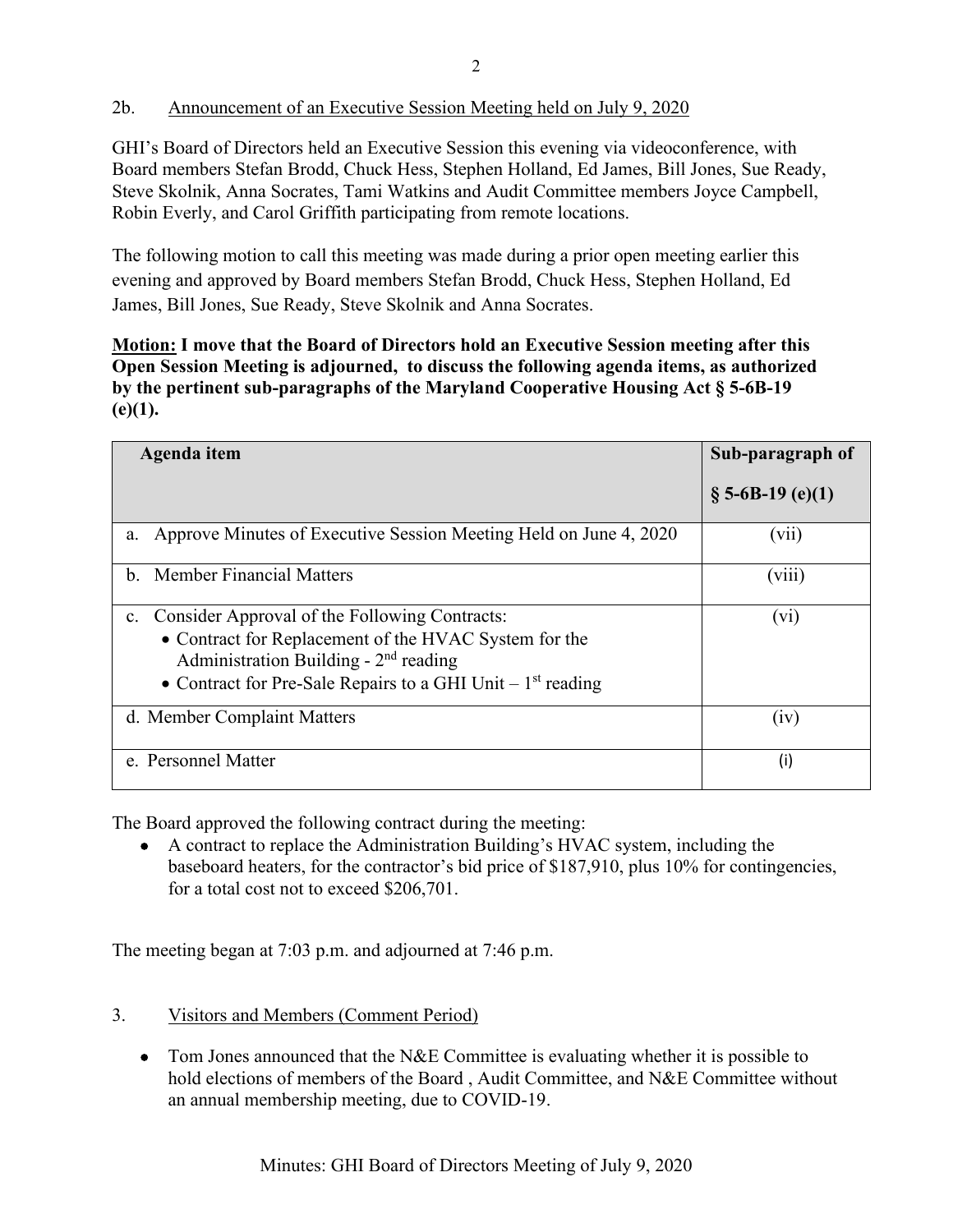- Aviva Glaser (19-B Ridge Rd.) and Lore Rosenthal (2-R Gardenway) requested establishment of a safety task force to monitor HIP practices in view of COVID-19.
- Claudia Jones (7-D Laurel Hill) asked if signs are allowed in yards.

#### 4. Approval of Membership Applications

**Motion: I move that the Board of Directors approve the following persons into the cooperative and membership be afforded them at the time of settlement.**

- **M. Isobell Taylorch, Sole Owner;**
- **Avi G. Friedman and Sylvia R. Jacobson, Joint Tenants;**
- **Candice C. Shipp, Sole Owner;**
- **Ryan P. Pidgeon, Sole Owner;**
- **James L. Whalen, Sole Owner;**
- **Altoria B. Ross and Alto Bell, Joint Tenants;**
- **Andrea Wiggen, Sole Owner.**

Moved: James Seconded: Hess Carried: 9-0

**Motion: I move that the Board of Directors approve the following Mutual Ownership Contract recreations.**

- **Alexander E. Barnes and Brianne M. Boylan, Tenants by the Entirety;**
- **Amber Steele, Settlor/Trustee, Steve R. Dinkins, Settlor, Becky L. Steele, Settlor, Revocable Living Trust dated 24 March 2020.**

Moved: James Seconded: Hess Carried: 9-0

#### 5. Committees and Homes Improvement Program Reports

**Homes Improvement Program:** Sporney reported on year 5+ progress. Completed 41/46 attics, 46/48 bath fans, and 43/54 mini-splits.

**Member Outreach Committee:** Brodd reported on GHI New Member Social.

**Board and Architectural Committee:** Watkins reported on the Forever Homes campaign.

**Yards and Exteriors Task Force:** James reported on development of a list of top priority items to be dealt with by GHI.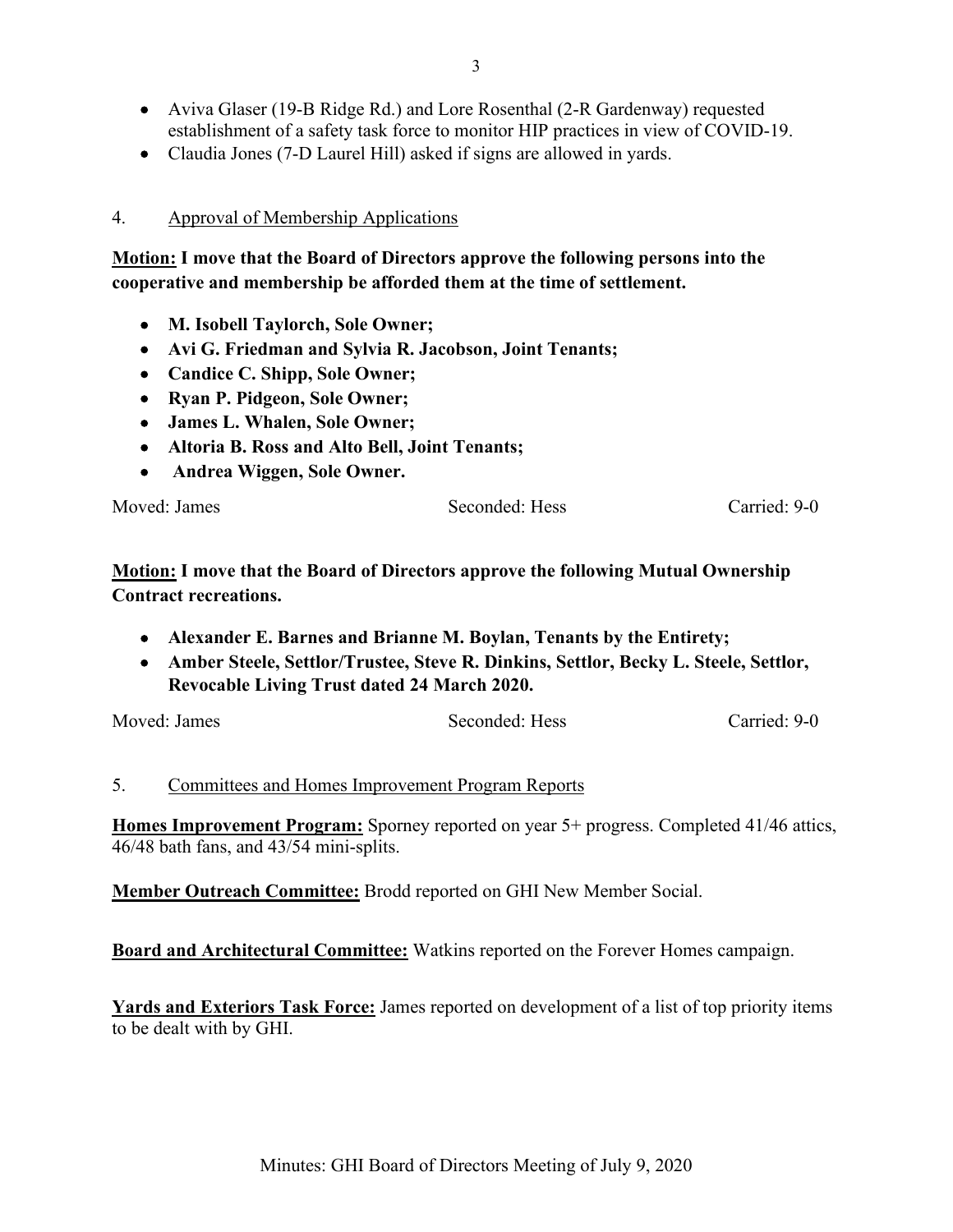#### 6. For Action or Discussion

6a. Approve Minutes of Special Open Session Meeting held on June 4, 2020

**Motion: I move that the Board of Directors approve the minutes of the Special Open Session meeting that was held on June 4, 2020 as revised.** Moved: James Seconded: Jones Carried: 9-0

6b. Approve Minutes of Regular Open Session Meeting held on June 4, 2020

## **Motion: I move that the Board of Directors approve the minutes of the Regular Open Session meeting that was held on June 4, 2020 as revised.** Moved: James Seconded: Brodd Carried: 9-0

6c. Finance Committee's Recommendations re: Questions about Postponing the HIP for Some Units Beyond 2020 due to COVID-19

On June 18, 2020, the Board passed a motion that directed the Finance Committee to recommend what actions the Board should take and the rationales for those actions, regarding the following questions:

- 1. If HIP options currently chosen for 2020 have a price increase or rebates are not available, should GHI make up the cost difference to preserve member cost at the 2020 level?
- 2. If the members commit to purchase specific HIP options (e.g. casement windows or door features) but their installation is delayed, should GHI bill for these options in 2020?

The Finance Committee discussed this matter on June 25 and made the following recommendations:

1. Motion #1: Members who pay for their optional modifications of standard replacement reserve items (e.g., casement windows, mail slots, peepholes) at normal time of payment of invoices at the 2020 price can have them held for later installation by Spring 2021 without any additional cost. Rationale: The only cost to GHI members as a whole appears to be the effort of storing the materials.

Motion carried: 4-0-0

2. Motion #2: Members who do not have their optional 2020 HIP items such as mini-splits and attic insulation installed by Spring 2021 will be offered a chance to purchase them later with whatever price is negotiated at that later date, unless a motion is passed at a GHI membership meeting allowing the difference in costs to be added to co-op fees of

4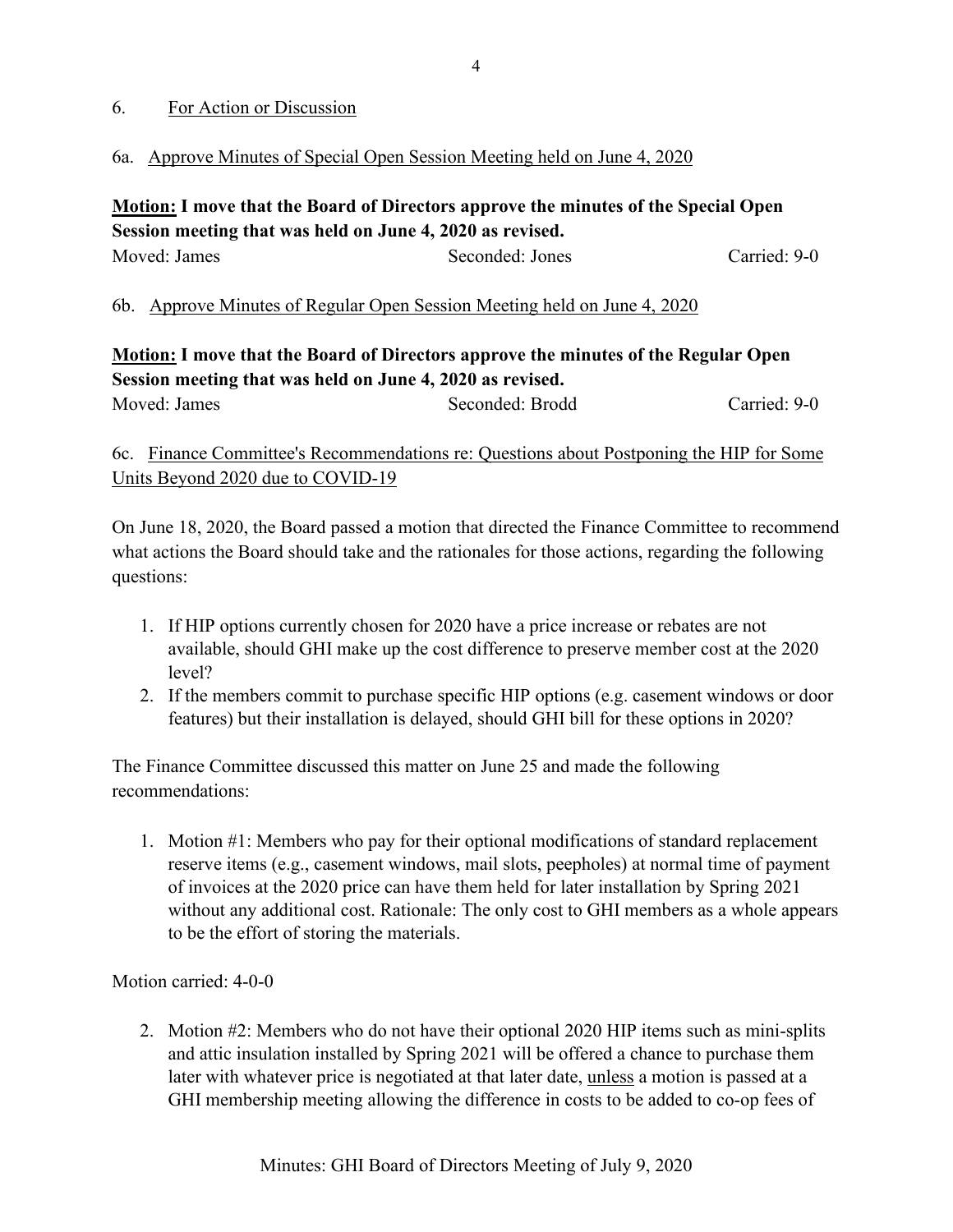the entire membership. Rationale: In the May 14, 2015 GHI annual membership meeting at which the membership voted on the 2016-2020 HIP, it was stated that members who choose options "would bear the cost individually". So, the Board should not change this stipulation without getting approval from the membership. Note that members who have these optional HIP items installed by Spring 2021 get them at the 2020 price.

Motion carried: 5-0-0

3. Motion #3: Members who have optional 2020 HIP items installed after 2020 and thereby lose PEPCO rebates, will not have the lost rebate reimbursed them by other GHI members, unless a motion is passed at a GHI membership meeting allowing the amount of the rebates to be added to co-op fees of the entire membership. Rationale: Same as 2 above. Note that the 2016 cohort paid more for their mini-splits than the 2020 price and also did not get PEPCO rebates.

Motion carried: 5-0-0

**Motion #1: I move that the Board of Directors adopt the following recommendation: Members who pay for their optional modifications of standard replacement reserve items (e.g., casement windows, mail slots, peepholes) at the normal time of payment of invoices at the 2020 price can have the items held for later installation by June 30, 2021, without any additional cost.** 

| Moved: Hess | Seconded: James                                                              | Amended and        |  |
|-------------|------------------------------------------------------------------------------|--------------------|--|
|             |                                                                              | carried by a later |  |
|             |                                                                              | vote               |  |
|             | Motion to Amend: I move to insert the phrase "regarding postponements of HIP |                    |  |

**installations in some units beyond 2020, due to COVID-19 concerns" after the word "recommendation".**

Moved: Jones Seconded: Hess Carried: 9-0

**Motion #1 as Amended: I move that the Board of Directors adopt the following recommendation regarding postponements of HIP installations in some units beyond 2020, due to COVID-19 concerns:**

**Members who pay for their optional modifications of standard replacement reserve items (e.g., casement windows, mail slots, peepholes) at the normal time of payment of invoices at the 2020 price can have the items held for later installation by June 30, 2021, without any additional cost.**  Moved: Hess Seconded: James Carried: 9-0

**Motion #2: Members who do not have their optional 2020 HIP items such as mini-splits and attic insulation installed by June 30, 2021, will be offered a chance to purchase them**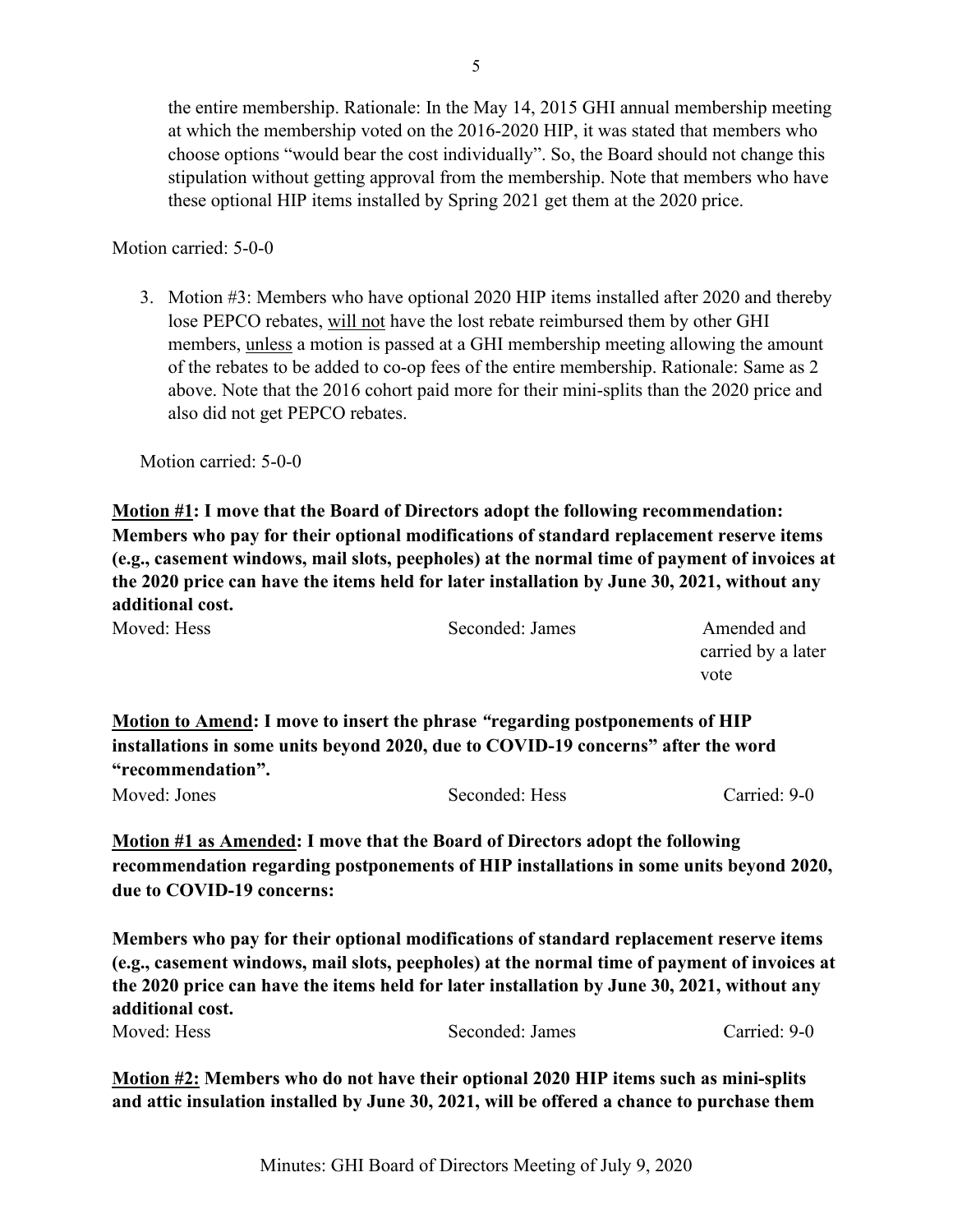**later with whatever price is offered by GHI at that later date, unless a motion is passed at a GHI membership meeting, allowing the difference in costs to be added to co-op fees of the entire membership.**  Moved: Jones Seconded: Hess Carried:7-2 Opposed: Socrates and Holland

**Motion #3: Members who have optional 2020 HIP items installed after 2020 and thereby lose PEPCO rebates, will not have any lost rebate reimbursed to them by GHI, unless a motion is passed at a GHI membership meeting or by a Membership Referendum, allowing the amount of the lost rebates to be added to co-op fees of the entire membership.**  Moved: Hess Seconded: James Carried: 7-2 Opposed: Socrates and Holland

# 6d. GHI Long-Range Planning Committee's Report of Findings and Observations re: Initial Research and Data Analysis

The GHI Long-Range Planning Committee (LRPC) was formed in 2018 by the Board of Directors "to study, discuss, and make recommendations on any issues affecting GHI's ability to continue providing affordable high-quality housing for its members, along with offering any new facilities, services, or benefits the membership may approve."

During 2019, the committee gathered existing data on GHI homes, fees, and membership, conducted a member survey with the Member Outreach Committee, met with staff, and heard from GHI committees. The purpose of this report in attachment #5 is to present the data gathered from initial research and member surveys, along with findings and observations. This data will assist the LRPC in identifying key areas for long-range planning. After completing the data analysis phase, the next stage is identifying strategic priorities for long-range planning, using the information the committee has gathered to date.

#### *Discussion was deferred to a later meeting.*

# 6e. Member's Request that Audiovisual Recordings of Board Meetings be Made Available to Members

Attachment #6 is an email from Ms. Lauren Wisniewski, the member of 57-B Ridge Rd. who has asked whether there are plans to make recordings of virtual open session Board meetings available for members to view later, when it is more convenient. She would like to know the reasons if there are no plans to post recordings. The member stated that she hopes GHI continues to hold virtual meetings in the future, since they are more accessible to all members.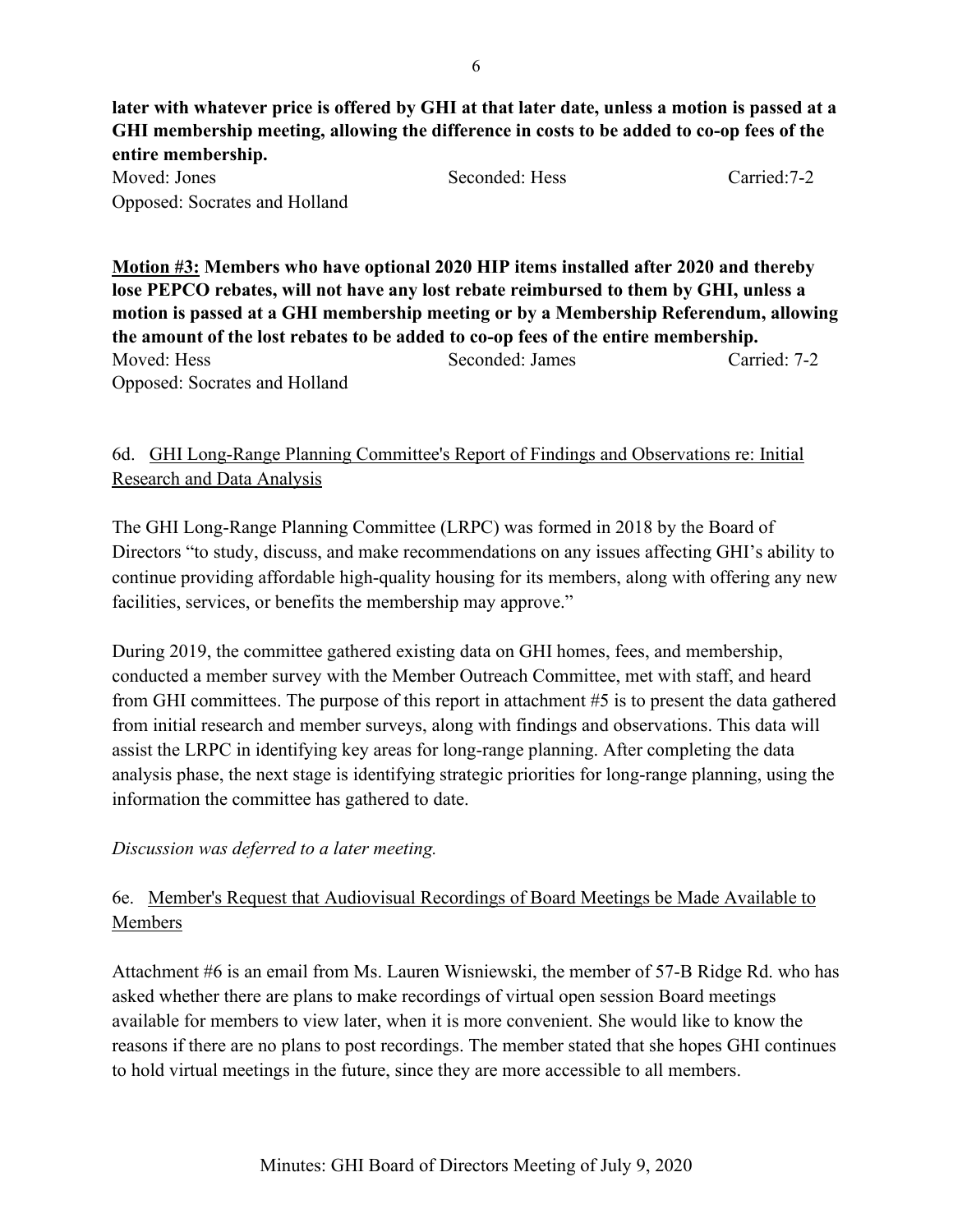**Motion: I move that the Board of Directors direct the Manager to request an opinion from GHI's attorney about the ramifications of posting recordings of virtual open session Board meetings on GHI's website or providing file copies of the recordings to individual members who request them.** 

Moved: Brodd Seconded: Hess Carried: 9-0

6f. Investment Committee's Recommendation for Changes to the Investment Committee Charter and Investment Policy

On May 5, 2018, the Board reviewed an opinion from the law firm Pentiuk, Couvreur and Kobiljak P.C, a nationwide housing cooperative law firm, regarding the applicability of the Prudent Person Investor Rule to GHI. The firm stated that GHI is governed by the Prudent Person rule and made the following recommendations:

- a) Certain types of investments, such as hedge funds or speculative stock, are viewed as intrinsically speculative and therefore considered inappropriate as fiduciary investments. Based on the existing policy, it appears GHI's investments are in line with the rule. It may be advisable for the Board to nevertheless revisit its investment policy and its committee policy to clarify that the Committee itself is not to do any act that binds the Corporation and that it only makes recommendations. Such recommendations would then be more appropriately addressed by a financial advisor who is licensed and bonded for handling investment portfolios. That is not to say that the Corporation could not act through its own Board to make these investments, although in our opinion is creates more risk than necessary for Directors and committee members who are unpaid volunteers.
- b) We recommend that the existing policy for investment and the committee procedures be revisited by the Board in order to correct any ambiguities in the authority of the committee members.

The Investment Committee has submitted a revised committee charter and Investment Policy for the Board's consideration. Attachment #7a is the version with track changes and attachment #7b is the version with accepted changes.

# **Motion: I move the Board of Directors adopt the revised Investment Committee Charter that the Investment Committee submitted as further revised.**

| Moved: Hess                        | Seconded: Brodd | Carried: 8-0 |
|------------------------------------|-----------------|--------------|
| (Director Watkins was not present) |                 |              |

# 6g. Proposed Revisions to GHI's Policy for Unlocking Crawlspaces

During the March 19, 2020 Board meeting, a Director observed that maintenance staff was issuing crawl space keys to members or contractors (Verizon, Comcast) for access to